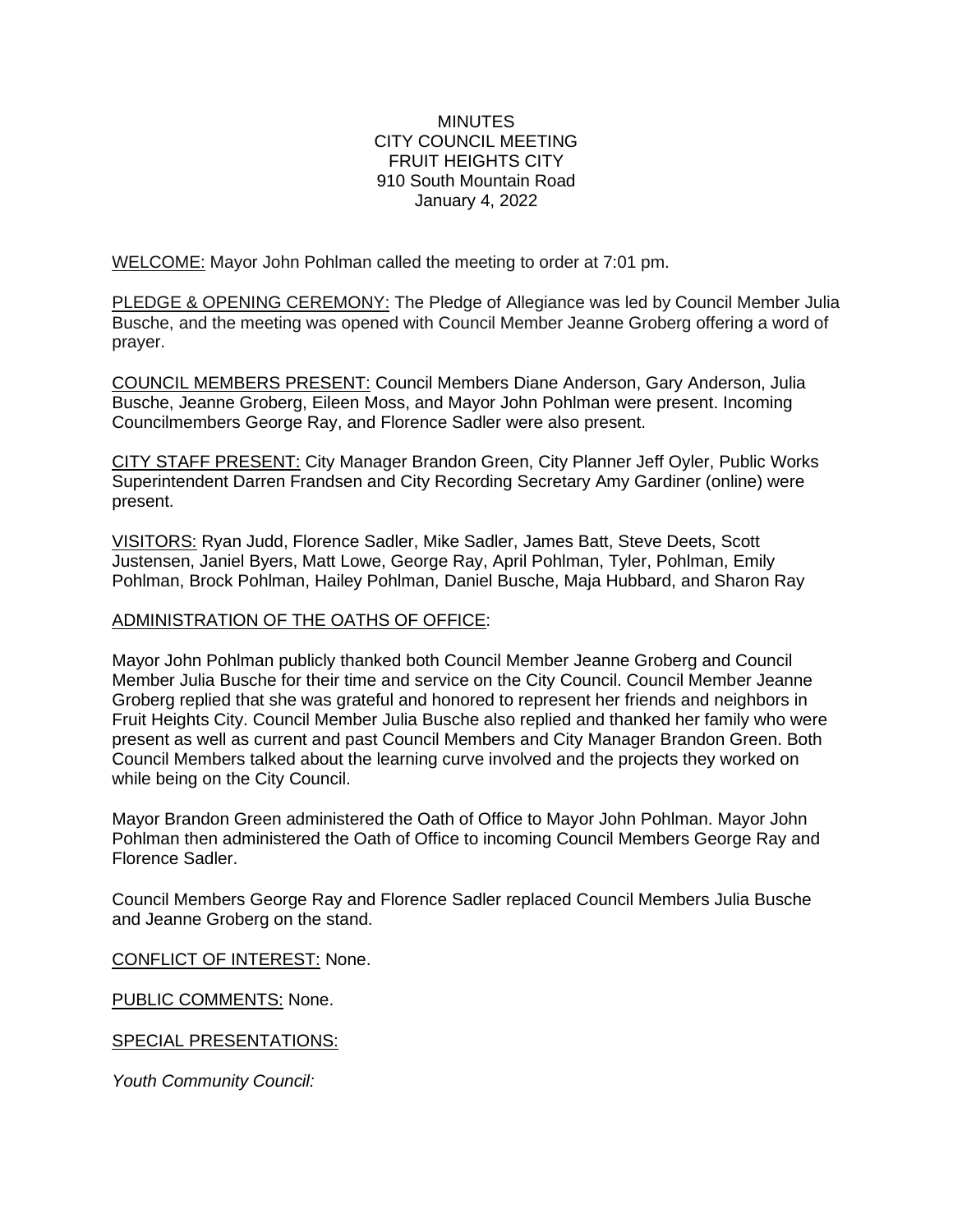Julia Byers and James Batt gave a report on the Youth Community Council (YCC). They reported on the success of the Food Drive that took place in December. Food was gathered at the Community Christmas Event and delivered to the Food Bank on December 18, 2021. They also mentioned that eight YCC members will attend Legislative Day on January 19, 2022 and they will hold a Blood Drive in late February.

## CITY BUSINESS:

### *Review and Discuss Agreement for Installation and Maintenance of Fiber Optic Cable*

City Manager Brandon Green led out the discussion about the proposed agreement for the installation of a City owned fiber network. He introduced Ryan Judd from Kaysville City. He explained that Fruit Heights City and Kaysville City will be partners in the project and a \$1.1 million grant that was awarded.

City Manager Brandon Green displayed a map of the project and pointed out that it will connect the critical infrastructure of the City. He reviewed many of the benefits to the installation and maintenance of the fiber optic cable including:

- Improves the ability for the city to provide quality service
- Monitoring streetlights
- Security cameras at parks and other locations
- Collection of data from residential meters (in the future)
- And many other possibilities

City Manager Brandon Green displayed Exhibit B to the proposed agreement and discussed the shared portions of the project with Kaysville City, which the agreement covers. Fruit Heights City will be responsible for its own fiber separate from the agreement.

Mayor John Pohlman opened it up for discussion with the City Council, City Manager Brandon Green and Ryan Judd. The discussion included:

- the cost of the project and what the grant will cover
- allowing the company (Connext) that lays the fiber to also put down an infrastructure that can go to homes – Connext will be able to provide subscriptions to residents with the fiber they lay for themselves
- sharing in this project with Kaysville City will reduce the cost for both cities
- the technical details of the trench and the conduit that will be laid

City Manager Brandon Green pointed out that the grant puts the fiber in the ground and then the City will have a little bit of work to get the fiber from where it was terminated to where it needs to go – the fiber will be run to the City infrastructure property lines and then the City will be responsible for the connection. Ryan Judd reviewed the technical aspects of what connections would entail and the cost. He said the cost would be minimal.

As the discussion concluded -- everyone thanked Ryan Judd for attending and sharing his knowledge.

#### *Accept or Deny Annexation Petition for the Samuel G. Raymond Property, 12.623 acres*

Mayor John Pohlman pointed out that the Council was being asked only to consider accepting a petition to annex property -- not the actual annexation of the property.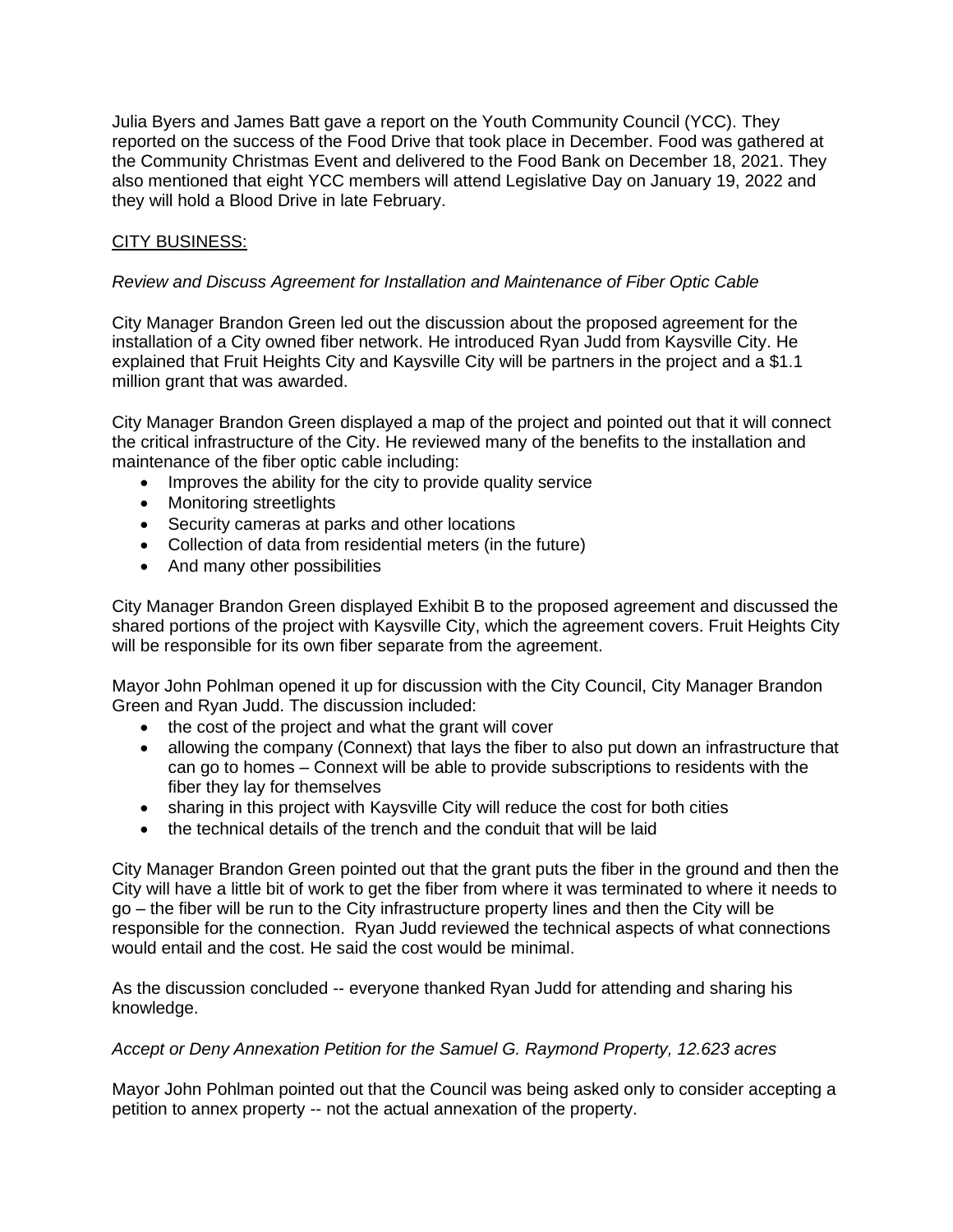City Planner Jeff Oyler explained what accepting an annexation petition means. Residents will have the opportunity to review the annexation. If it all goes well, it will come back to the City Council for approval of the plat. (The proposed plat was displayed.) He explained that even if this is accepted tonight, there is the possibility it could be denied at the final stage. Additionally, he spent time explaining the property on the map that was shown.

City Manager Brandon Green and City Planner Jeff Oyler continued to discuss and answer questions the City Council had about the proposed annexation.

*Council Member Diane Anderson made a motion to accept the Petition for the Samuel G. Raymond Property, 12.623 acres. The motion was seconded by Council Member Florence Sadler and it was approved unanimously.*

#### *Review/Discuss/Approve/Deny Davis County Animal Control Contract*

City Manager Brandon Green had previously provided the City Council with a copy of the current Animal Control Contract and the new proposed 2022 Animal Control Contract. He explained that he has been on the Animal Care Board for the last four-to-five years and he is comfortable with the direction Animal Control is heading. He pointed out that more animals are needing care with the growth in population. He reported that there would be an increased cost of \$87 yearly.

City Manager Brandon Green also reported that Animal Control will only be taking care of dogs and cats. He also mentioned that the County will start to transition to take over animal care and eventually the cities will not need to be involved and enter into contracts like this one.

*Council Member Gary Anderson made a motion to approve the Davis County Animal Control Contract. The motion was seconded by Council Member Diane Anderson and it was approved unanimously.*

#### *Review/Discuss/Approve/Deny Escrow Release for The Heights Subdivision*

Mayor John Pohlman explained to the new City Council Members what it meant to release the escrow that was being held for The Heights subdivision.

*Council Member Eileen Moss made a motion to approve Escrow Release for The Heights Subdivision. The motion was seconded by Council Member Gary Anderson and it was approved unanimously.*

#### *Review/Discuss/Approve/Deny City Council and Planning Commission Meeting Schedule*

City Manager Brandon Green provided the City Council with a proposed schedule of meetings for the upcoming year. He explained that there were a few changes because of elections. Mayor John Pohlman explained that the proposed schedule will be submitted to the State but can be changed. Council Member Gary Anderson agreed that it was a tentative outline and that there could be flexibility later.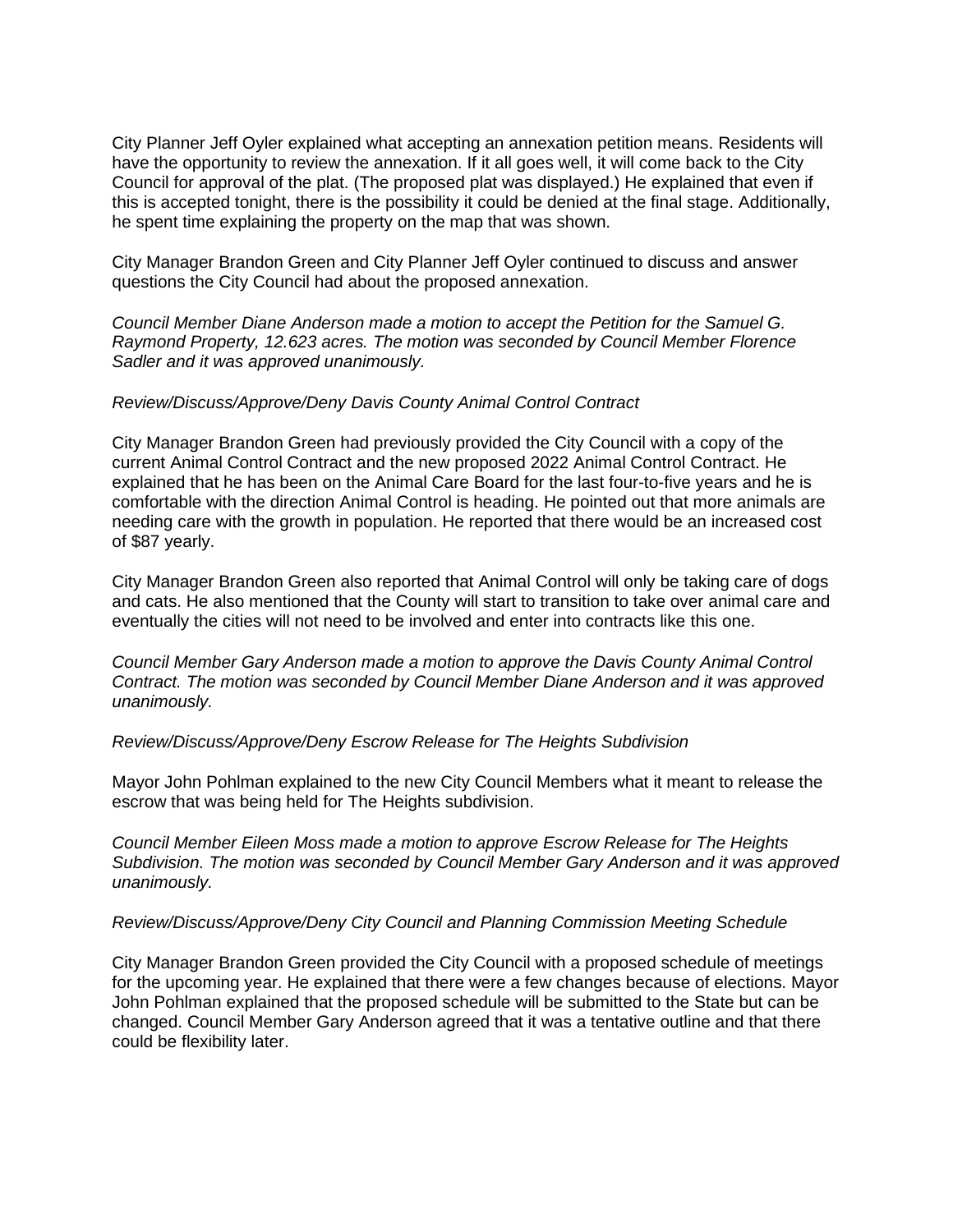*Council Member George Ray made a motion to approve the City Council and Planning Commission Meeting Schedule. The motion was seconded by Council Member Gary Anderson and it was approved unanimously.*

#### REVIEW AND APPROVAL OF MINUTES FROM PREVIOUS MEETINGS:

*City Council Meeting November 4, 2021*

City Council members discussed the draft minutes that previously had been provided to them for the November 4, 2021 City Council Meeting.

*After brief discussion, Council Member Florence Sadler made a motion to approve the minutes for the November 4, 2021 City Council meeting. The motion was seconded by Council Member Diane Anderson and it was approved unanimously.*

*City Council Meeting November 30, 2021*

City Council members discussed the draft minutes that previously had been provided to them for the November 30, 2021 City Council Meeting. There were a few corrections made.

*After brief discussion, Council Member Diane Anderson made a motion to approve the minutes for the November 30, 2021 City Council meeting. The motion was seconded by Council Member Florence Sadler and it was approved unanimously.*

#### CONSENT CALENDAR:

Council Member Eileen Moss reported that she had met with City Manager Brandon Green and had gone over the expenditures. She said the budget was looking good.

## INFORMATION ITEMS/UPCOMING EVENTS:

Mayor John Pohlman reviewed the upcoming events including:

January 8. 2022 – City Council Essentials Training January 10, 2022 – City Council Strategic Planning Meeting January 17, 2022 – Martin Luther King Holiday January 18. 2022 – City Council Meeting January 25, 2022 – Planning Commission Meeting

#### CITY COUNCIL & STAFF REPORTS:

Mayor John Pohlman announced that the City had recently received over \$2.5 million in grants. He publicly thanked both City Manager Brandon Green and City Engineer Brandon Jones and recognized their hard work and contribution to receiving the grant money. He also welcomed Council Members George Ray and Florence Sadler. The City staff and City Council took a minute to introduce themselves to the new Council Members.

City Manager Brandon Green reported that the roofing projects will start on the city structures that were damaged in the 2020 windstorm. FEMA is providing the funding for the project.